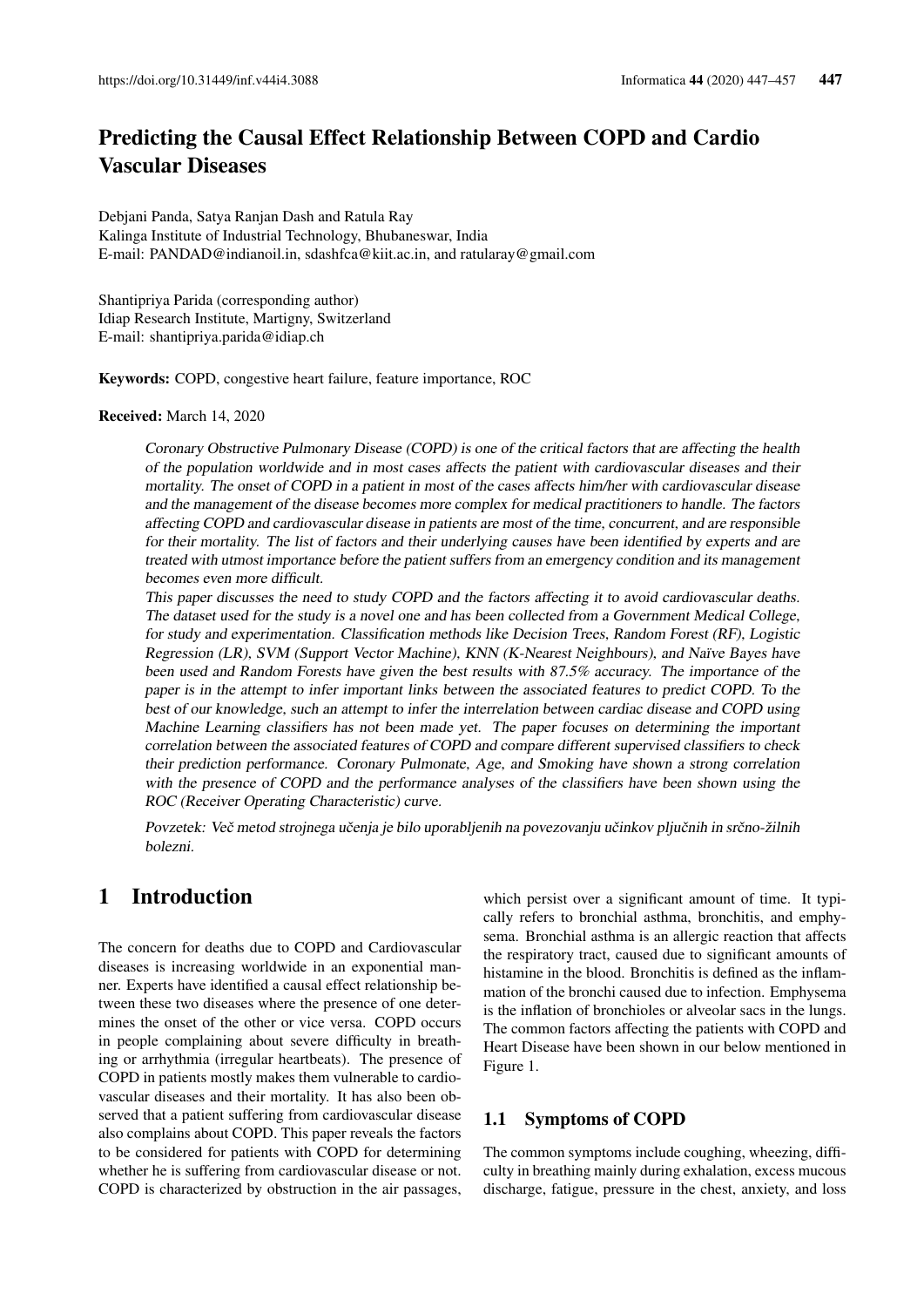

Figure 1: Causal Effect Relationship of heart disease and COPD.

in muscle tissue and weight.

#### 1.2 Complications of COPD

People with COPD are more prone to fatal diseases such as pneumonia, pneumothorax (lung collapse), osteoporosis, edema, enlargement of liver and cor pulmonale (right side of the heart), diabetes, sleep apnea (repeated starting and stopping of breathing during sleep), stroke, high blood pressure, arrhythmia (irregular heartbeat), and heart failure. There has been evidence that patients with COPD [24] have a higher risk of Myocardial Infarction (MI) and it becomes worse when it is not properly managed in hospitals and adequate treatment is not given. Studies have revealed that factors like smoking contribute to around 3.8 % to 16 % of patients suffering from COPD and Congestive Cardiac Failure [7, 25]. Cardiovascular and COPD have comorbidities [17] like diabetes, smoking, hypertension, atria fibrillation, Congestive heart failure, and several other factors.

There is a necessity to study the factors that correlate COPD and Cardiovascular diseases [13, 9] so that their underlying factors can be identified and help in treating the patient on time to avoid premature deaths. COPD in most patients causes cardiovascular deaths, and it remains a challenge to identify its occurrence and treat the patient on time.

In this paper, we have used the real patient data from the Srirama Chandra Bhanja Medical College and Hospital<sup>1</sup>, Cuttack, Odisha, India. The data was collected for 200 Patients by the Regional Medical Research Center (RMRC), Bhubaneswar<sup>2</sup>. RMRC is a medical Research Institute

that collects patient's data for research and study of ailments. RMRC is the authorized body of Government to carry out research activities on available medical data of patients from different organizations. The data set used in our study was contributed by RMRC for research purposes. The data was collected by RMRC through questionnaires and from test reports of the patients with the consent of the patients. The raw data was pre-processed to drop identification labels of patients and missing values were imputed. The data was then split to train the classifiers. The experiment uses the heat map to identify the most important factors which affected the patients with COPD. Our paper reveals important factors like age, Coronary Pulmonate, and smoking as major contributing factors that are highly responsive to cause COPD in patients. The other factors include the systolic and diastolic pressure of the patients. Figure 2 shows the pipeline of the work that has been carried out in this paper.

## 2 Literature survey

Various supervised ML classifiers have been used for the prediction of health conditions for a long time. Works have been done previously to study the correlation between COPD and related risk factors. We have attempted to consolidate the most relevant works in this field that have been carried out in the past. Rabe et al. [21] establishes the strong connection between COPD and Cardio-Vascular diseases. Whenever a patient is suffering from either or both the diseases there are pathophysiological changes in the body which includes inflamed lungs and heart. The focus has been on suggesting various treatments to be administered to the patients suffering from COPD who have

<sup>1</sup>http://scbmch.nic.in/

<sup>2</sup>http://www.rmrcbbsr.gov.in/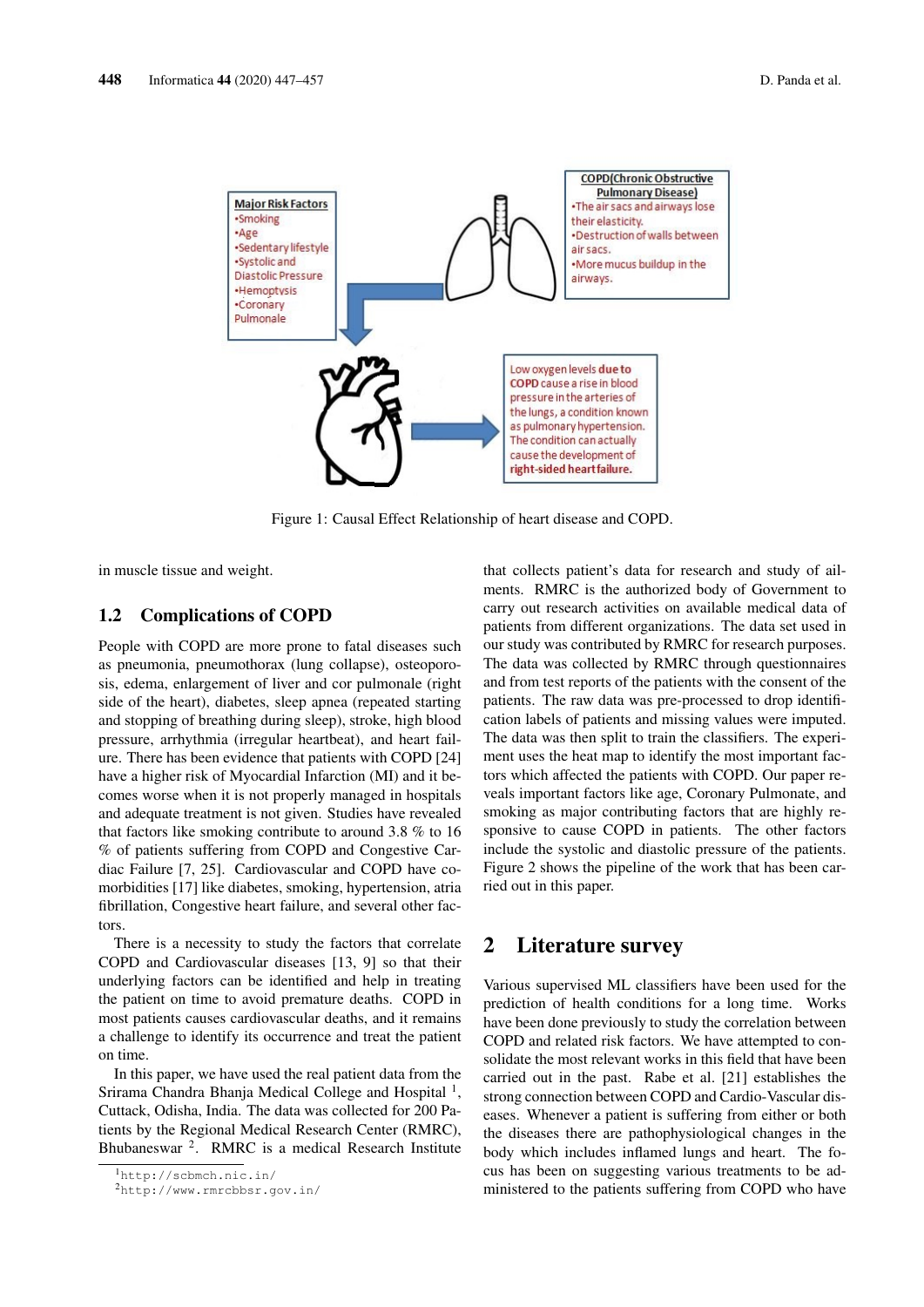

Figure 2: The figure highlights the workflow of the paper where the features associated with COPD are classified after preprocessing of the crude dataset to detect the presence of the disease. Also, the supervised classification and performance analysis of the different classifiers, using ROC analysis and other evaluation metrics are important prediction measures of the processed dataset.

these underlying heart diseases. The critical factors that have been identified to coexist with COPD and CVD are smoking, age, diabetes, and a sedentary lifestyle. The paper suggests the use of Beta-blockers for treating patients with Cardio Vascular ailments that do not have much interference with COPD drugs. Cazzola et al. [2] has suggested effective ways to manage the two interrelated deadly diseases COPD and CVD which coexist in the patients. The prime objective is to reduce the COPD causing symptoms by first treating the swollen lungs and breathlessness of the patients. Suggested drugs to reduce the urge to smoking, bronchodilators, and inhaled corticosteroids are used in the majority of the cases to treat COPD. The use of Angiotensin-converting enzyme inhibitors, angiotensin II type 1 receptor blockers, statins, antiplatelet drugs, or  $\beta$ adrenoceptor blockers have been proved to be beneficial in treating patients with CVD which has effectively reduced COPD deaths in patients and reduced hospitalization for them. Holm et al. [10] focuses on identifying a genetic deficiency Alpha-I Antitrypsin deficiency and its impact on COPD with growing age. With growing age, the effect of psychological and clinical conditions of patients has been studied with COPD arising due to genetic deficiency (AATD). 468 individuals were considered for study with the genetic deficiency within varying age groups of 32 – 84 years. The individuals who were having severe AATD were found to be at greater risk of suffering from COPD. AATD is the genetic cause for the onset of COPD and this deficiency also aggravates smoking. The patients were studied for two years and from the study, it was observed that the younger generation was prone to anxiety, depression, and health issues regardless of their relationship status.

Fukuchi [8] significantly focuses on the growing age of individuals which is the factor of consideration for patients affected with COPD. Three models have been studied in which the animals were prematurely aged. Their lungs did not have any pathological changes like naturally aged lungs and were consistent in their function even after premature aging. The author has tried to state that the abnormal functioning of the lungs due to the increase in the size of the air spaces is not related to increasing age and the relationship between age and COPD is misleading. It has been suggested to further investigate the accelerated aging of lungs may be a factor to cause COPD but directly is not the cause.

The increased rate of smoking has also been greatly affecting patients and has been identified as the major cause of COPD. Laniado-Laborín [12] establishes the fact that smoking is the most important causal factor for patients suffering from COPD. The reduction of smoking in patients has been identified as a successful treatment for COPD patients. Different types of therapies i.e. both pharmacological and behavioral therapies have been suggested for stopping the progression of COPD in patients by controlling their smoking habits. However, studies have also suggested that the patients who refrained themselves from smoking after one year of follow-up were very low. Studies have also revealed that pharmacological therapies are more effective than placebo and 25-30% of people have abstained from smoking after taking these therapies. But, still smoking cessation remains a major challenge in the world and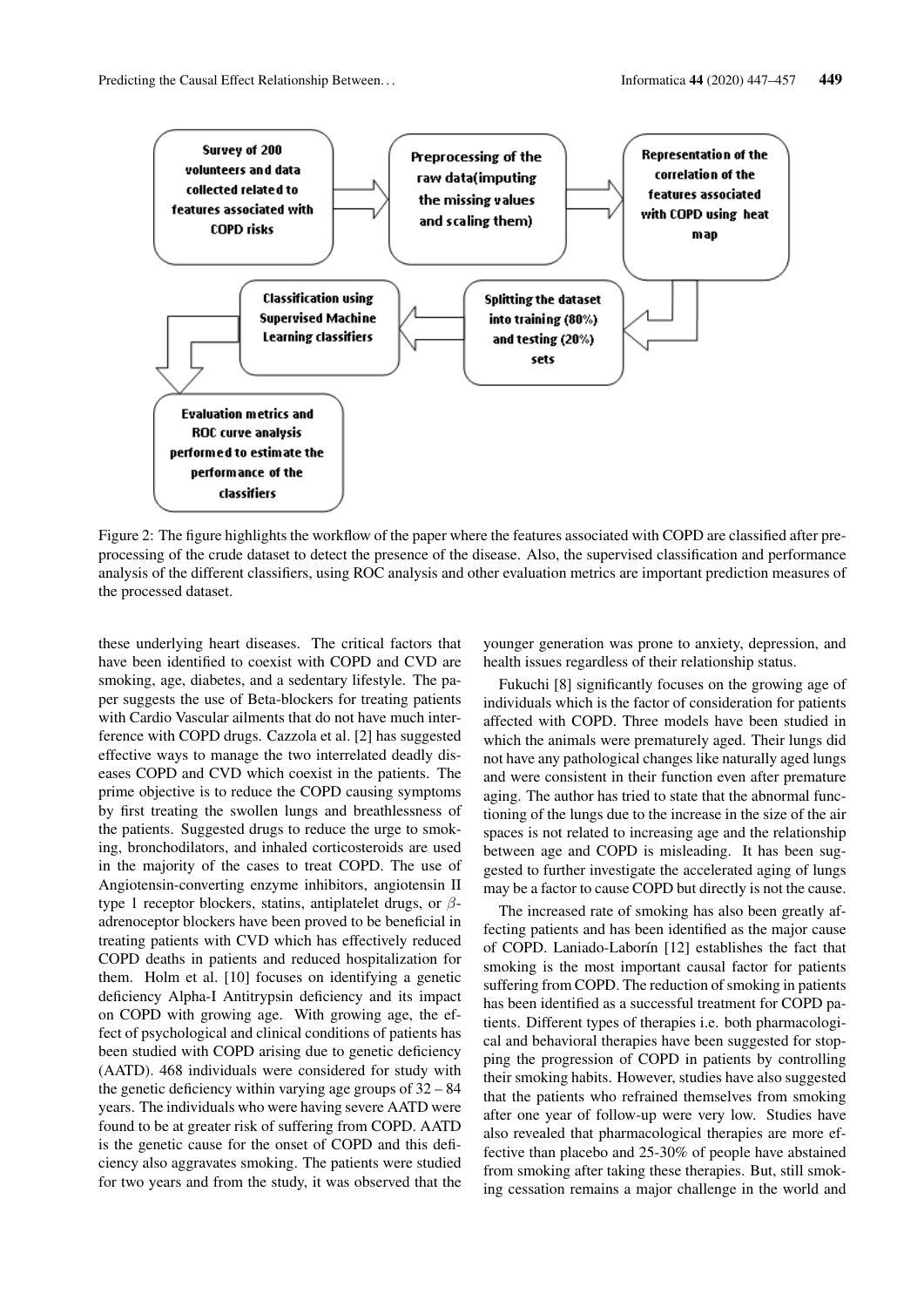patients continue to suffer from COPD due to their smoking habits. Khan et al. [11] describes in their paper the after-effects of smoking and how this creates abnormalities in lung function. It is responsible for the thickening of airways, dilation of air spaces with abnormal distension of alveoli. It is observed that almost all cigarette smokers have inflammation in their lungs. It has been summarized that tobacco inhalation active or passive results in abnormal inflammation, leads to tissue-damaging oxidants, a reduced level of antioxidants (for self-protection), and induced cell death.

Work has also been done to bring out the association of cor pulmonale with dysfunction of lungs by Shujaat et al. [23]. The earlier fact that the right ventricular dysfunction of the heart is due to enlargement of the tissue results because of left ventricular dysfunction adds up to the information that the right ventricle of the heart has an underlying cause of the malfunction of the lungs and its size. They have identified Pulmonary Hypertension as the underlying cause of right ventricle dysfunction resulting in heart failure. Cor pulmonale with pulmonary hypertension occurs due to various reasons and to treat the patients with the disease several treatments like inhalation of Nitric Oxide, usage of diuretics to remove excess water from the lungs and heart, giving a pulmonary vasodilator like sildenafil, reduction in hematocrit, and surgery for reducing lungs size have been suggested to reduce the cardiac arrests in patients suffering from COPD.

Quint [20] focuses on the fact that patients suffering from COPD have a higher risk of suffering from cardiovascular diseases. The author summarizes delayed identification of disease, late treatment given for reperfusion of STEMI (ST-Elevation Myocardial Infarction), and use of angiography after in-STEMI as causes of a gap for mortality of COPD patients suffering from Myocardial Infarction. Troponin has been identified as the direct indicator in patients suffering from COPD. The results revealed that the higher the presence of Troponin in cardiac patients, the longer they stay in hospitals and have less chance of survival.

The link to various diseases associated with COPD has also been previously studied. Feary et al. [6] has tried to summarize the diseases that are associated with inflammation in the lungs which include cardiovascular diseases and diabetes mellitus as the most common associated diseases. The study determines quantitatively the effect of cardiovascular diseases for patients suffering from COPD. The data of patients have been analyzed with logistic regression with multiple variables and Cox regression. The presence of cardiovascular diseases is found to be more in the young age group of COPD affected patients after considering several factors such as smoking and age strata of patients. It has been found that in most cases, patients suffering from COPD are already affected by myocardial infarction and diabetes.

Roever et al. [22] discussed the factors responsible for COPD and cardiovascular diseases. The authors have identified various factors such as sedentary lifestyle, systemic inflammation, improper function of skeletal muscle, etc for being responsible for cardiovascular diseases and which again becomes the major reason for patients suffering from COPD. The diseases like diabetes, hypertension, a metabolic syndrome that arises due to smoking, arterial fibrillation, Vitamin D deficiency, Congestive cardiac failure are among the several factors affecting patients suffering from heart disease. These patients are found to be vulnerable to COPD and in most cases are affected which is the ultimate factor for causing deaths. COPD patients mostly die of strokes and cardiovascular-related diseases have been identified as the major cause affecting these patients.

Esteban et al. [5] mentioned the factors responsible for the worsening of COPD. Using machine learning an early prediction system is designed which will warn about chronic obstructive pulmonary disease in three levels: red, yellow, and green. The model used Random forests for predicting the condition of COPD in patients. The attributes of the data set were obtained from the daily activities and questionnaires from the patients. The model was trained and tested using 10-fold cross-validation for improving the performance. The model achieved a ROC curve of 0.87 for forecasting whether a patient will suffer from COPD worsening within the next three days.

Peng et al. [19] developed a model for predicting acute illness in patients affected with Chronic Obstructive Pulmonary disease. The 28 important features were selected from watches, sphygmomanometers, thermometers, and routine clinical tests. They identified 410 records from the hospital database for the study and the trained: test ratio varied from 90:10 to 50:50. The best results were obtained with a split in the 80:20 ratio. The model used C4.5 and C5.0 decision trees for classification of the disease. ID3, CART, and C 5.0 classifiers have been compared to find out the best model. C5.0 with 80:20 train and test split gave 80.3% accuracy.

Xie et al. [26] tried to relate physiological homeostasis and the onset of COPD exacerbation. A regression model is built to study the patterns of variables extracted from patients and are evaluated longitudinally for all records to classify the nature of risk the patient is subjected to. The data set was obtained from a hospital in Sydney using TeleMedCare Health Monitor which included the attributes: weight, diastolic and systolic blood pressure (DBP, SBP, heart rate (HR), SpO2, and temperature. The model used Logistic regression with double loop 10- fold cross-validation and has yielded 79.27% accuracy with AUC of 0.84.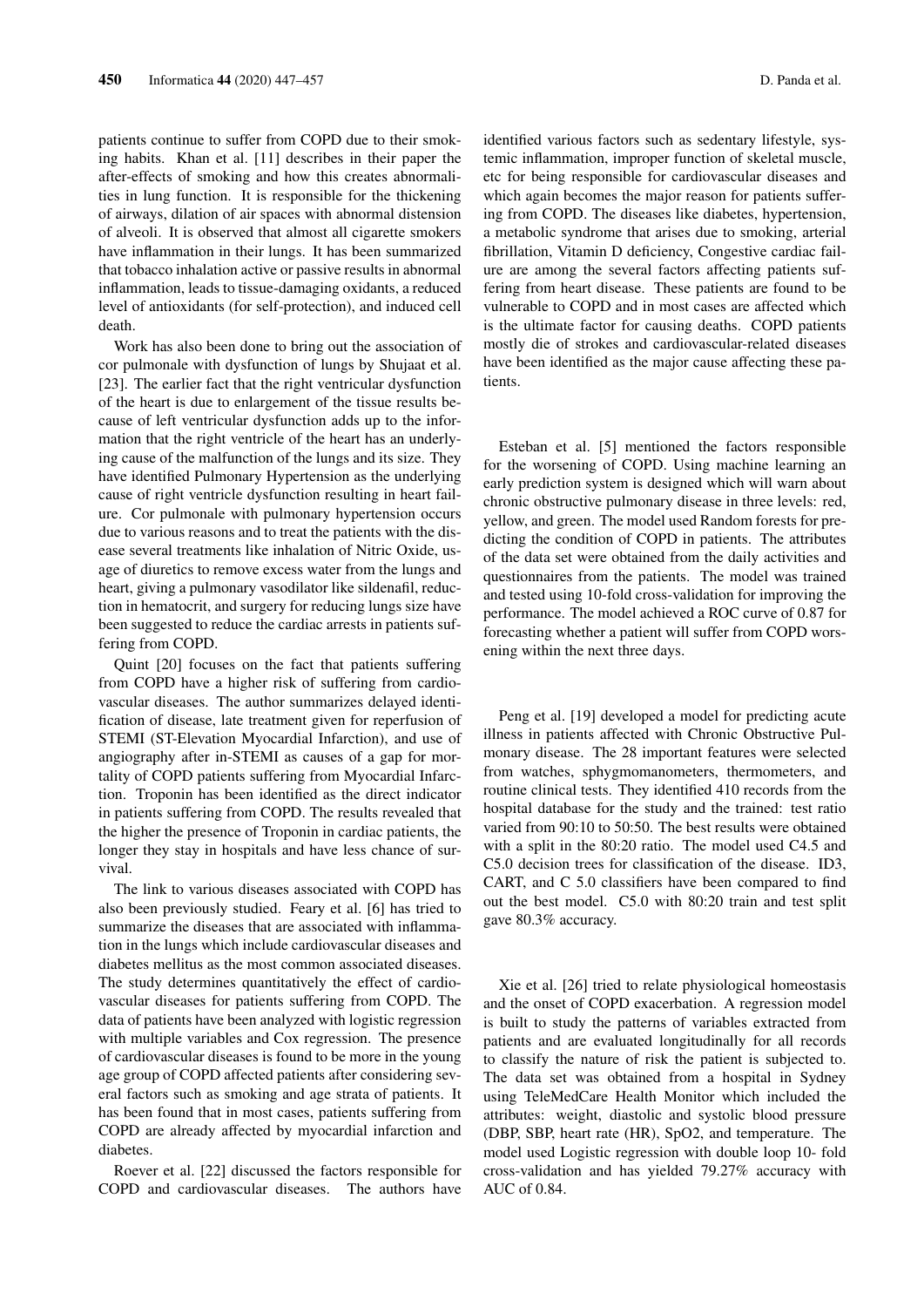| <b>Attribute Name</b>    | <b>Allowed Values</b>              | Description                                            |
|--------------------------|------------------------------------|--------------------------------------------------------|
| Gender                   | 1=Female, 0=Male                   | Gender of the patient                                  |
| Lifestyle                | 1=Sedentary, 0=Active              | Type of lifestyle which is adopted by                  |
|                          |                                    | the patient                                            |
| Literacy                 | 1: Illiterate, 0=Literate          | The patients is literate or                            |
|                          |                                    | illiterate                                             |
| <b>Family History</b>    | 1=Has family history,              |                                                        |
|                          | 0=does not have family             | Whether the patient has any family<br>history of COPD. |
|                          | history                            |                                                        |
|                          |                                    | The actual weight of the patient in                    |
| Weight                   |                                    | Kgs.                                                   |
| <b>Systolic Pressure</b> |                                    | It's the blood pressure measures the                   |
|                          |                                    | pressure in your blood vessels when                    |
|                          |                                    | your heart beats                                       |
| Diastolic Pressure       |                                    | Blood pressure                                         |
|                          |                                    | while the heart rests.                                 |
| Alcohol                  | $1 =$ drinks, $0 =$ does not drink | The patient consumes alcohol                           |
|                          |                                    | or not.                                                |
| Smoking:                 | $1 =$ smokes, $0 =$ does not smoke | The patient smokes or is a                             |
|                          |                                    | non-smoker.                                            |
| Age                      |                                    | Current age if the patient.                            |
| Col Pulmonate            | 1=Present, 0=absent                | Right side heart failure due to                        |
|                          |                                    | pulmonary hypertension.                                |
| Hemoptysis:              | 1=Present, 0=absent                | Patient is coughing out                                |
|                          |                                    | with blood or not.                                     |
| Type                     | 1=COPD detected, 0= COPD           | Patient is affected with COPD or not.                  |
|                          | not detected                       |                                                        |

Table 1: Data Set Detail Description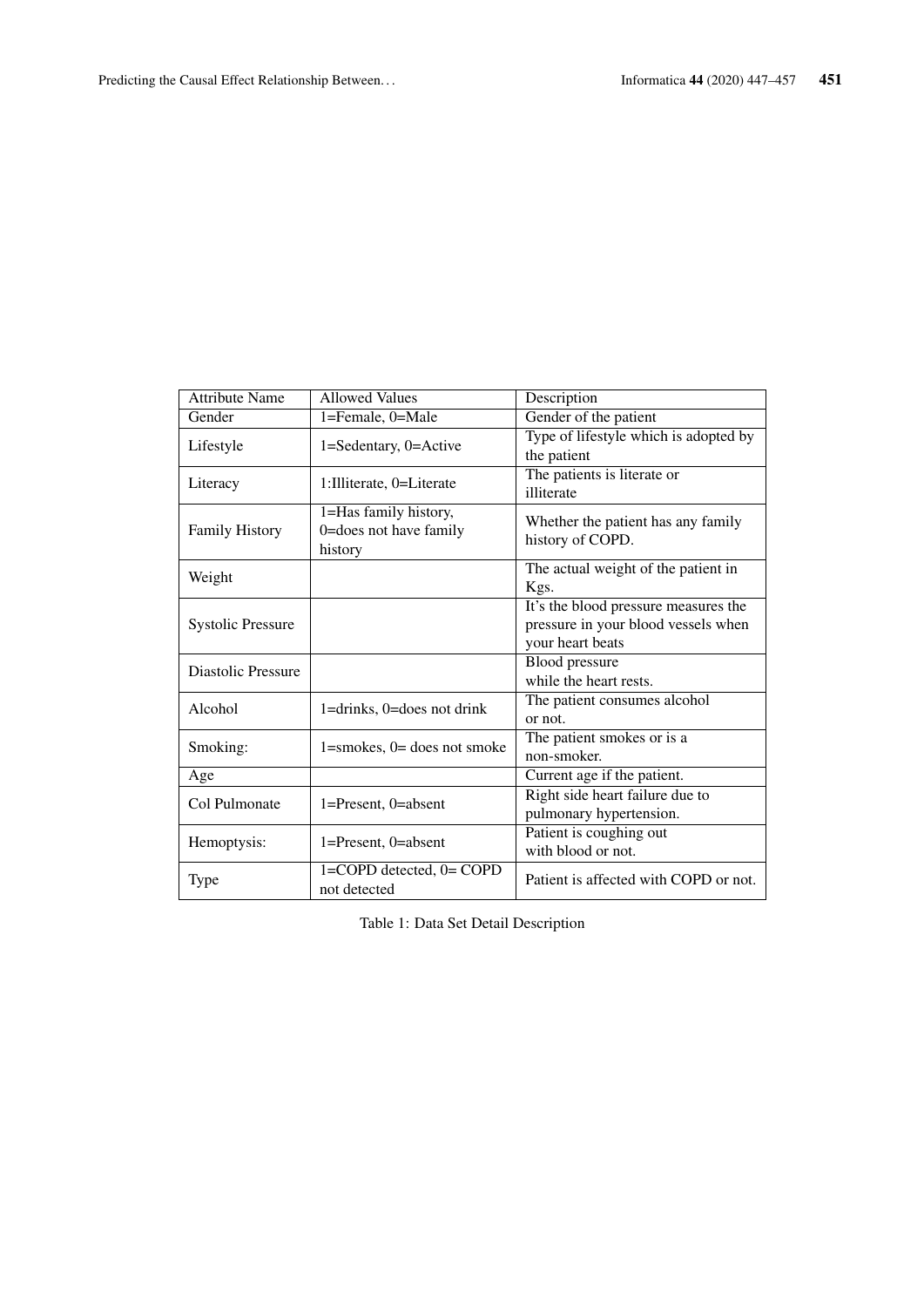## 3 Materials/methods

### 3.1 Methods

#### 3.1.1 Naïve Bayes classification

Naive Bayes classifiers are a throng of classification algorithms based on Bayes' Theorem. This classification technique makes an assumption of independence among predictors. In layman's terms, a Naive Bayes classifier assumes that the presence of a particular feature in a class is unrelated to the presence of any other feature. Bayes' Thoerem [14] is based on probability theory:

$$
P(A|B) = P(A)P(B|A)/P(B),\tag{1}
$$

where  $P(A|B)$  is how often A happens given that B happens,

 $P(B|A)$  is how often B happens given that A happens,  $P(A)$  is how likely A is on its own,

 $P(B)$ : is how likely B is on its own.

#### 3.1.2 Support vector machine (SVM)

SVM is a set of learning methods that are supervised and used for classification and regression. An SVM model is a representation of the data as examples in space, mapped so that the examples of the separate categories are divided by a clear gap that is as wide as possible. This is done by identifying a hyperplane [27] which separates the classified data with maximum space between them and is determined in such a fashion that most of the points of one category fall on one side of the plane. SVM determines the bestfitted plane.

#### 3.1.3 Decision trees

Decision Tree is a tool that represents nodes of the tree and helps take decisions depending upon the inputs of a node. It helps in giving a pictorial presentation of the consequences of a certain condition. It is used in classification and regression. Here the nodes represent the data [18] and not the decisions. Here a threshold value has to be given after which the algorithm will terminate. It is left with some points which could not be classified and this is called Gini impurity.

#### 3.1.4 KNN classification

K Nearest Neighbor algorithm is a non-parametric method used for classification and regression [1]. This classification technique calculates the distance of a point with coordinates (x, y) from its neighbors. For example, when there are two sets of points in the space and a new point has to be plotted in the area, then the question is where it should be plotted and with which region to determine its basic characteristics that satisfy the classification correctly. The Euclidean distance is calculated from the point from its neighbors and finally, it is positioned in the area which is closest to its neighboring points.

#### 3.1.5 Logistic regression

It is a statistical tool that is used for making decisions on the binary output of the testing condition. In the Linear model the equation used is:

$$
y = b_0 + b_1(x),
$$
 (2)

whereas logistic regression uses the equation:

$$
P = \frac{1}{1 + e^{-(b_o + b_1 x)}}\tag{3}
$$

In the logistic regression, the constant  $(b_0)$  moves the curve left and right and the slope  $(b_1)$  defines the steepness of the curve. By simple transformation, the logistic regression equation can be written in terms of an odds ratio:

$$
\frac{p}{1-p} = exp^{(b_0 + b_1 x)}
$$
 (4)

#### 3.1.6 Random forest

The random forest classifier [15] creates a set of decision trees instead of a single one which is generated by randomly taking one seed from a selected subset of the data of the training set. Subsequently, it determines the average of the results from different decision trees to determine the class to which the object belongs to. It is an ensemble method [4, 3] for classification as well as a regression that operates by constructing an assembly of decision trees at training time and finding out the class that is the most suitable for its outcome depending upon its predicted values.

## 4 Experiment

The following methodology has been adapted for the collection, study, and experimentation of the data which has been contributed by RMRC.

- 1. Carrying out of the survey of the 200 patients who volunteered to share their health cards and reports to carry out the research work.
- 2. Taking medical experts' opinions to identify which factors are related to the COPD occurrence.
- 3. Pre-processing of the raw data(imputing the missing values and dropping the features which are not directly relevant to the outcome).
- 4. Finding the correlation between all the risk factors with the presence or absence of COPD in the patient samples using heat-map. In this process, we can find the most relevant features associated with the outcome.
- 5. Splitting the entire dataset into training (80%) and testing sets (20%).
- 6. Using Supervised learning classifiers to classify the dataset in giving the prediction of the outcome (Gaussian Naïve Bayes, SVM, Decision Trees, Logistic Regression, Random Forest and KNN )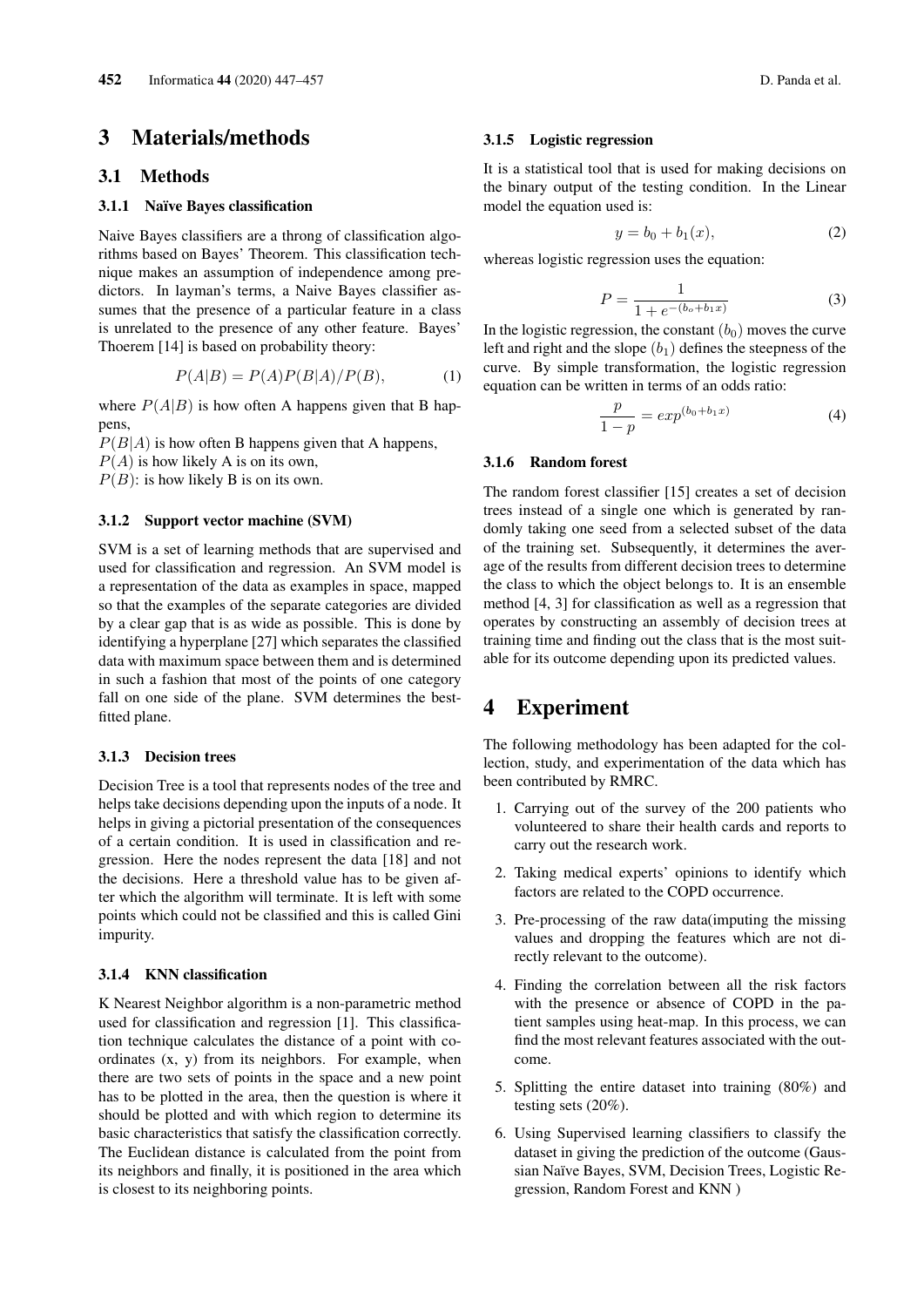

Figure 3: ROC Analysis of Gaussian Naive Bayes,Random Forest, Decision Trees, Logistic Regression, KNN and SVM Classifiers in which Random forest has given the best curve .The blue line aligning towards left represents the true positive rate of the predictive classifiers and the red line demarcates the threshold. The quality of the performance of the classifiers depends upon the nature of the blue curve.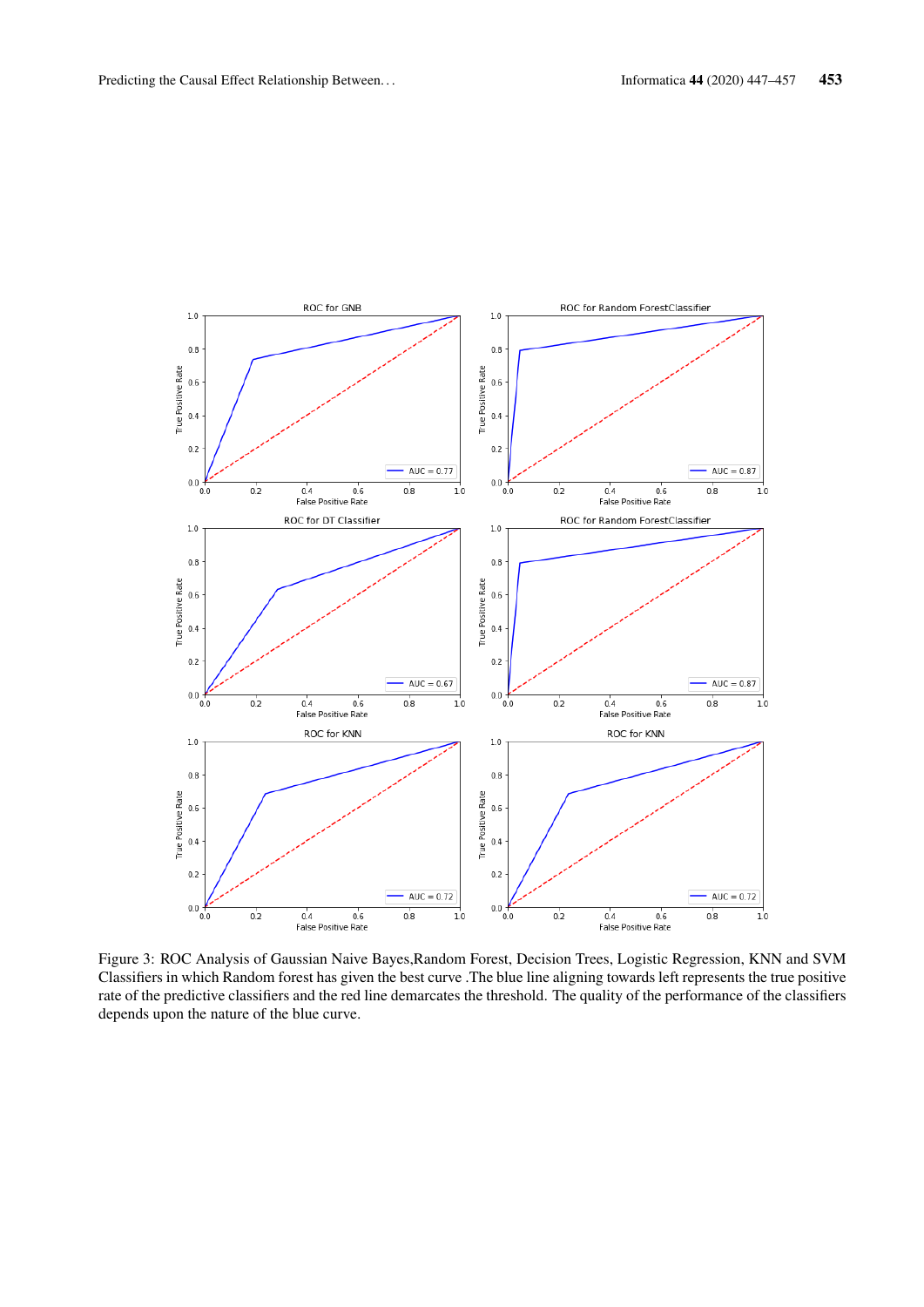## 5 Results

Our work has been implemented in Python to study the behavior of the supervised algorithms. The original data set has been collected from SCB Medical College through a survey conducted by RMRC. The dataset is novel and has been used for study only. The raw data was collected for 200 patients of Government Medical College to identify the critical connection between COPD and heart disease. Results of the six Classification Algorithms have been noted in Table 2 with their confusion matrix/accuracy in predicting the test samples.

| Classifier | Accuracy | Precision | Recall | <b>AUC</b> |
|------------|----------|-----------|--------|------------|
| <b>GNB</b> | 77.5     | 80.95     | 77.27  | 0.77       |
| RF         | 87.5     | 95.23     | 90.90  | 0.87       |
| DT         | 67.5     | 71.43     | 68.18  | 0.67       |
| LR.        | 82.5     | 85.71     | 81.81  | 0.82       |
| <b>KNN</b> | 72.5     | 76.19     | 72.72  | 0.72       |
| <b>SVM</b> | 77.5     | 80.95     | 77.27  | 0.77       |

Table 2: Performance Comparison of the Classifiers

The identification of important features [16] has been done using the heat map attached in Figure 4 and the factors which are mostly responsible for causing COPD have been determined as Cor Pulmonale, Age, and Smoking. These factors are then studied with several algorithms to analyze their performance in terms of accuracy, precision, and recall.

The performance of the classifiers have been studied by plotting the ROC for all methods as shown in Figure 3. The results show the best curve has been given by a random forest classifier which has the area under the curve 0.87. The true positives obtained for Random Forest are more than any other classifiers used. The Logistic Regression and SVM Classifiers have also given good results with AUC 0.77, which can be explicitly seen from the ROC curves.

From the data collected, the best results were produced by Random forest classifier(accuracy: 87.5%) with a Precision of 95.23% and a recall score is 90.90%.

### 6 Discussion

Various works have been carried out to identify the symptoms and factors affecting the health of COPD patients. A strong connection is found to be existing in patients with COPD, who are also affected by Cardiovascular disease [21, 2, 23]. Our paper also has stressed the explicit fact that these two diseases are interrelated and the onset of one disease causes the other disease to impact the patient soon.

The factors affecting the condition of COPD have been identified to be smoking, Cor pulmonate, age, and diabetes [23, 20, 6, 22], and other lifestyle-related factors. Similar facts have been established in our work, where the important factors obtained from the heatmap denote smoking, coronary pulmonate, and age. Even to some extent literacy status and lifestyle played a vague role.

The papers which were used to study the performance of models for predicting COPD gave an accuracy of 79- 80% [5, 19, 26] with max. ROC of 0.87. Our model has given superior results than other models and has given the highest accuracy of 87.5% with a ROC of 0.87. There is an improvement of almost 7% in the prediction of COPD patients using our suggested model.

# 7 Conclusion

Random forests being an ensemble classifier have given the best results for predicting the condition of a patient affected with COPD. The most important factors which have been identified as the causal ones include age, smoking, and Cor pulmonale. In addition to these Systolic and diastolic pressure also have been identified to have an impact on the underlying disease. Cor pulmonale is an abnormal enlargement of the heart due to infection in the lungs or any blood vessels. The above facts conclude that COPD is related to heart disease and gets worsened with the systolic and diastolic pressure of the patient. The systolic and diastolic pressure gets affected when the person is suffering from heart disease. With our data set, we have identified that these two diseases coexist, or both are interrelated to each other. Our work has been done with a novel data set of 200 patients. The work illustrates the fact that classification methods can be used to find the relationship between various diseases and their occurrences. The study can be extensively made for more number of patients so that the model behavior can be the same for new experimental case studies. The classification methods can be combined with optimization techniques for better prediction accuracy. Our model can be used by medical experts to determine heart disease well in advance and the symptoms of COPD can be interpreted by the model to predict occurrences of fatal diseases.

### **References**

- [1] G. E. Batista, R. C. Prati, and M. C. Monard. A study of the behavior of several methods for balancing machine learning training data. *ACM SIGKDD explorations newsletter*, 6(1):20–29, 2004. https: //doi.org/10.1145/1007730.1007735.
- [2] M. Cazzola, L. Calzetta, B. Rinaldi, C. Page, G. Rosano, P. Rogliani, and M. G. Matera. Management of chronic obstructive pulmonary disease in patients with cardiovascular diseases. *Drugs*, 77(7): 721–732, 2017. https://doi.org/10.1007/ s40265-017-0731-3.
- [3] S. R. Dash and S. Dehuri. Comparative study of different classification techniques for post operative patient dataset. *International Journal of Innovative Re-*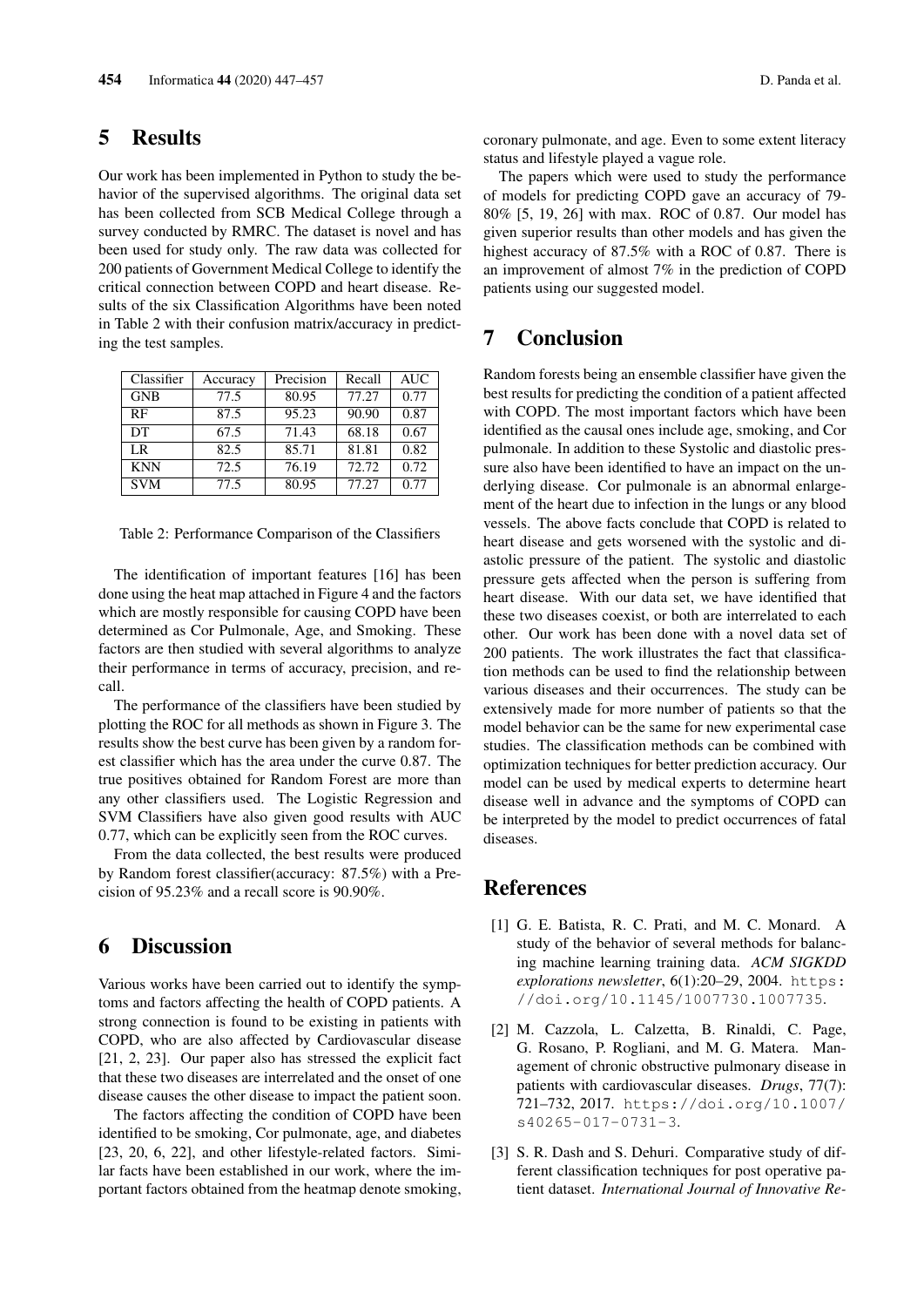

Figure 4: Heat Map determines Cor Pulmonale, age, and Smoking as Important Features. The Heat Map provides an important correlation between different features that are important about the classification process and assigns a degree of correlation, which is projected through the color mapping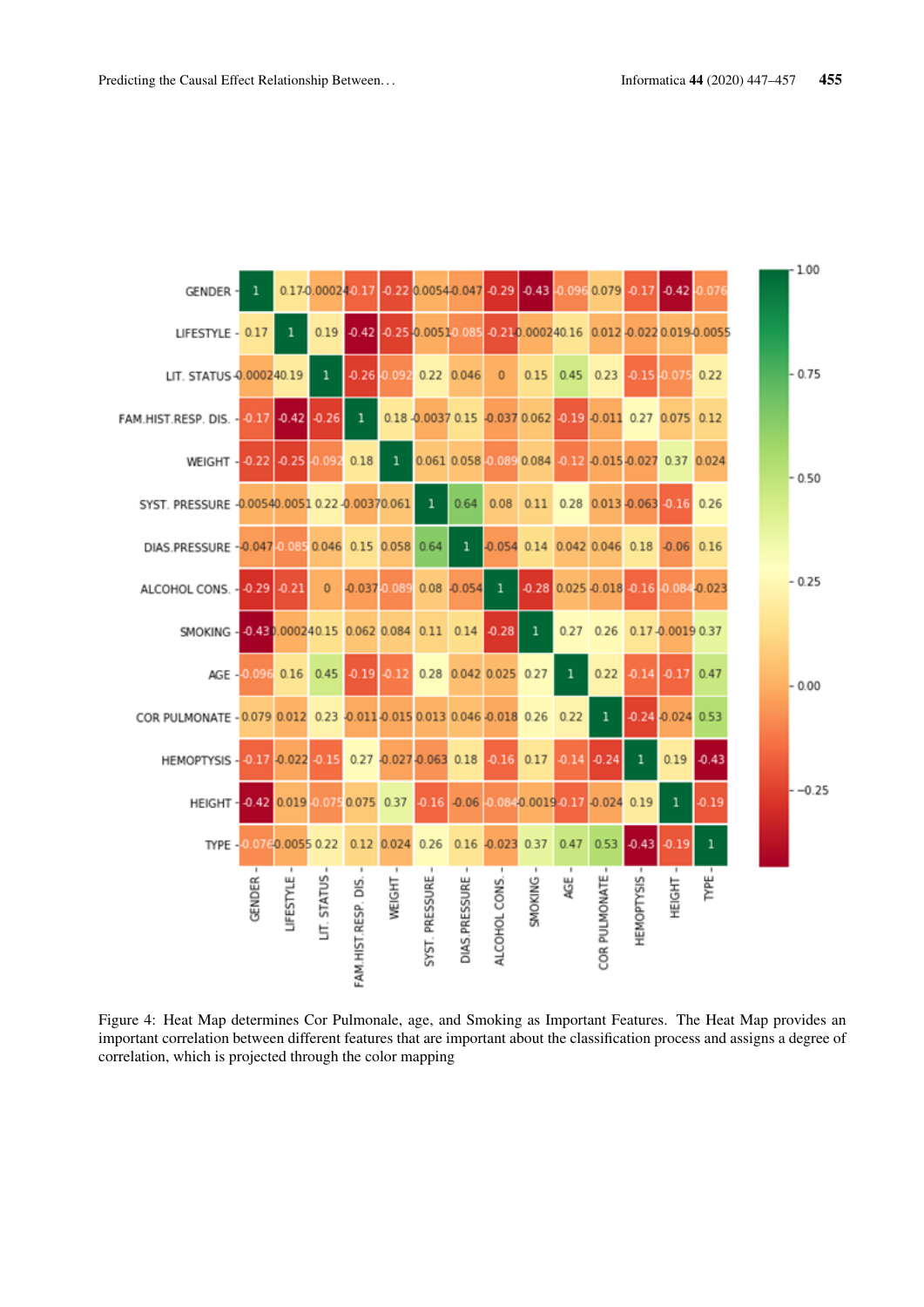*search in Computer and Communication Engineering*, 1(5):1101–1108, 2013.

- [4] S. R. Dash and R. Ray. Predicting seminal quality and its dependence on life style factors through ensemble learning. *International Journal of E-Health and Medical Communications (IJEHMC)*, 11(2):78–95, 2020. https://doi.org/10.4018/ijehmc. 2020040105.
- [5] C. Esteban, J. Moraza, F. Sancho, M. Aburto, A. Aramburu, B. Goiria, A. Garcia-Loizaga, and A. Capelastegui. Machine learning for copd exacerbation prediction, 2015. https://doi.org/10. 1183/13993003.congress-2015.oa3282.
- [6] J. R. Feary, L. C. Rodrigues, C. J. Smith, R. B. Hubbard, and J. E. Gibson. Prevalence of major comorbidities in subjects with copd and incidence of myocardial infarction and stroke: a comprehensive analysis using data from primary care. *Thorax*, 65(11): 956–962, 2010. https://doi.org/10.1136/ thx.2009.128082.
- [7] F. M. Franssen and C. L. Rochester. Comorbidities in patients with copd and pulmonary rehabilitation: do they matter?, 2014. https://doi.org/10. 1183/09059180.00007613.
- [8] Y. Fukuchi. The aging lung and chronic obstructive pulmonary disease: similarity and difference. *Proceedings of the American Thoracic Society*, 6(7): 570–572, 2009. https://doi.org/10.1513/ pats.200909-099rm.
- [9] K. Ghoorah, A. De Soyza, and V. Kunadian. Increased cardiovascular risk in patients with chronic obstructive pulmonary disease and the potential mechanisms linking the two conditions: a review. *Cardiology in review*, 21(4):196–202, 2013. https://doi.org/10.1097/crd. 0b013e318279e907.
- [10] K. E. Holm, M. R. Plaufcan, D. W. Ford, R. A. Sandhaus, M. Strand, C. Strange, and F. S. Wamboldt. The impact of age on outcomes in chronic obstructive pulmonary disease differs by relationship status. *Journal of behavioral medicine*, 37(4): 654–663, 2014. https://doi.org/10.1007/ s10865-013-9516-7.
- [11] S. Khan, P. Fell, and P. James. Smoking-related chronic obstructive pulmonary disease (copd). *Diversity and Equality in Health and Care*, 11(3-4):267– 271, 2014.
- [12] R. Laniado-Laborín. Smoking and chronic obstructive pulmonary disease (copd). parallel epidemics of the 21st century. *International journal of environmental research and public health*, 6(1):

209–224, 2009. https://doi.org/10.3390/ ijerph6010209.

- [13] J. D. Maclay and W. MacNee. Cardiovascular disease in copd: mechanisms. *Chest*, 143(3):798–807, 2013. https://doi.org/10.1378/chest. 12-0938.
- [14] R. Mitchell, J. Michalski, and T. Carbonell. *An artificial intelligence approach*. Springer, 2013.
- [15] D. Panda and S. R. Dash. Predictive system: Comparison of classification techniques for effective prediction of heart disease. In *Smart Intelligent Computing and Applications*, pages 203–213. Springer, 2020. https://doi.org/10.1007/ 978-981-13-9282-5\_19.
- [16] D. Panda, R. Ray, A. A. Abdullah, and S. R. Dash. Predictive systems: Role of feature selection in prediction of heart disease. In *Journal of Physics: Conference Series*, volume 1372, page 012074. IOP Publishing, 2019. https://doi.org/10.1088/ 1742-6596/1372/1/012074.
- [17] A. I. Papaioannou, K. Bartziokas, S. Loukides, S. Tsikrika, F. Karakontaki, A. Haniotou, S. Papiris, D. Stolz, and K. Kostikas. Cardiovascular comorbidities in hospitalised copd patients: a determinant of future risk? *European Respiratory Journal*, 46(3): 846–849, 2015. https://doi.org/10.1183/ 09031936.00237014.
- [18] B. N. Patel, S. G. Prajapati, and K. I. Lakhtaria. Efficient classification of data using decision tree. *Bonfring International Journal of Data Mining*, 2 (1):06–12, 2012. https://doi.org/10.9756/ bijdm.1098.
- [19] J. Peng, C. Chen, M. Zhou, X. Xie, Y. Zhou, and C.-H. Luo. A machine-learning approach to forecast aggravation risk in patients with acute exacerbation of chronic obstructive pulmonary disease with clinical indicators. *Scientific reports*, 10 (1):1–9, 2020. https://doi.org/10.1038/ s41598-020-60042-1.
- [20] J. Quint. The relationship between copd and cardiovascular disease. *Tanaffos*, 16(Suppl 1):S16–S17, 2017.
- [21] K. F. Rabe, J. R. Hurst, and S. Suissa. Cardiovascular disease and copd: dangerous liaisons? *European Respiratory Review*, 27(149), 2018. https://doi. org/10.1183/16000617.5057-2018.
- [22] L. Roever et al. Translational medicine. 2015.
- [23] A. Shujaat, R. Minkin, and E. Eden. Pulmonary hypertension and chronic cor pulmonale in copd. *International journal of chronic obstructive pulmonary disease*, 2(3):273–282, 2007.